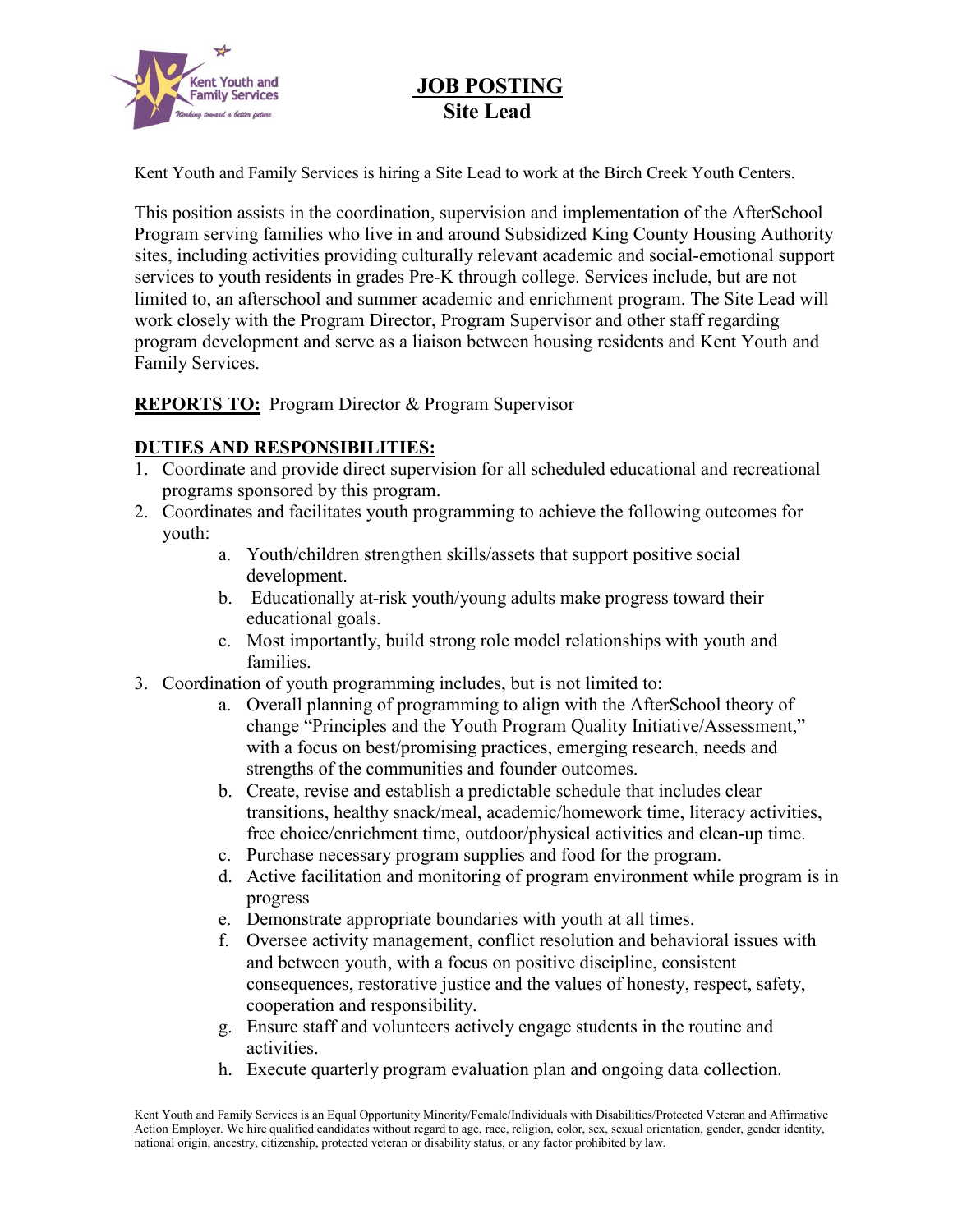- i. Organize special guests, presenters, field trips and workshops that meet the needs of participants.
- j. Create a Youth Advisory Council to provide leadership opportunity for youth to provide feedback and advocacy for the program.
- 4. Network within the Housing Authority community to determine community needs and resources, assisting AfterSchool Assistants with program development and volunteer recruitment.
- 5. Demonstrate positive interpersonal skills, cooperate and be able to successfully communicate with supervisor(s), co-workers, volunteers, participants, other service providers, and community residents.
- 6. Provides leadership to the AfterSchool staff and volunteers. Leadership responsibilities include providing training, delegation of duties, providing clear expectations, ongoing communication with team members about tasks related to program implementation, as well as collaboration and teamwork to support achievement of program outcomes and goals.
- 7. Actively participate in the recruitment, screening, training and supervision of volunteer tutor/mentors for the AfterSchool program.
- 8. Assist with coordinating space use with KCHA and/or other partners and families at site location.
- 9. Maintain knowledge of current tutoring and ELL teaching techniques and continue to maintain and help AfterSchool Tutors develop curriculum. Also maintain knowledge of online academic programs and assessments.
- 10. Maintain knowledge of online participant database (Kid Trax) and academic instructional sites (I-Ready).
- 11. Write monthly site reports and maintain daily site attendance, incident and accident forms, and other pertinent reports/records.
- 12. Assist with department payroll processing: IE review of time cards, vacation requests, etc.
- 13. Manage daily operations and maintenance of site.
- 14. Attend monthly staff meetings and training programs as required.
- 15. Other such duties as assigned.

## **QUALIFICATIONS/REQUIREMENTS:**

- Two or more years of college or equivalent work experience.
- Excellent communication skills: written and verbal.
- Ability to collaboratively interact with participants, community residents, other staff, and service providers.
- Skill and experience in planning and implementing recreational activities for youth.
- Strong organizational and time management skills with the ability to multi-task to meet deadlines in the planning and implementation of recreational activities for the program.
- Provide direct leadership and supervision of youth in activities.
- Experience working with low-income, culturally, and racially diverse youth and their families.
- Must be able to perform this job in a professional and responsible manner and be a positive role model for the staff and the children and youth served by the program.
- Proficient in Microsoft Office programs and products and be able to keyboard/type at least 30 WPM.
- Must pass a Washington State Patrol background check.

Kent Youth and Family Services is an Equal Opportunity Minority/Female/Individuals with Disabilities/Protected Veteran and Affirmative Action Employer. We hire qualified candidates without regard to age, race, religion, color, sex, sexual orientation, gender, gender identity, national origin, ancestry, citizenship, protected veteran or disability status, or any factor prohibited by law.